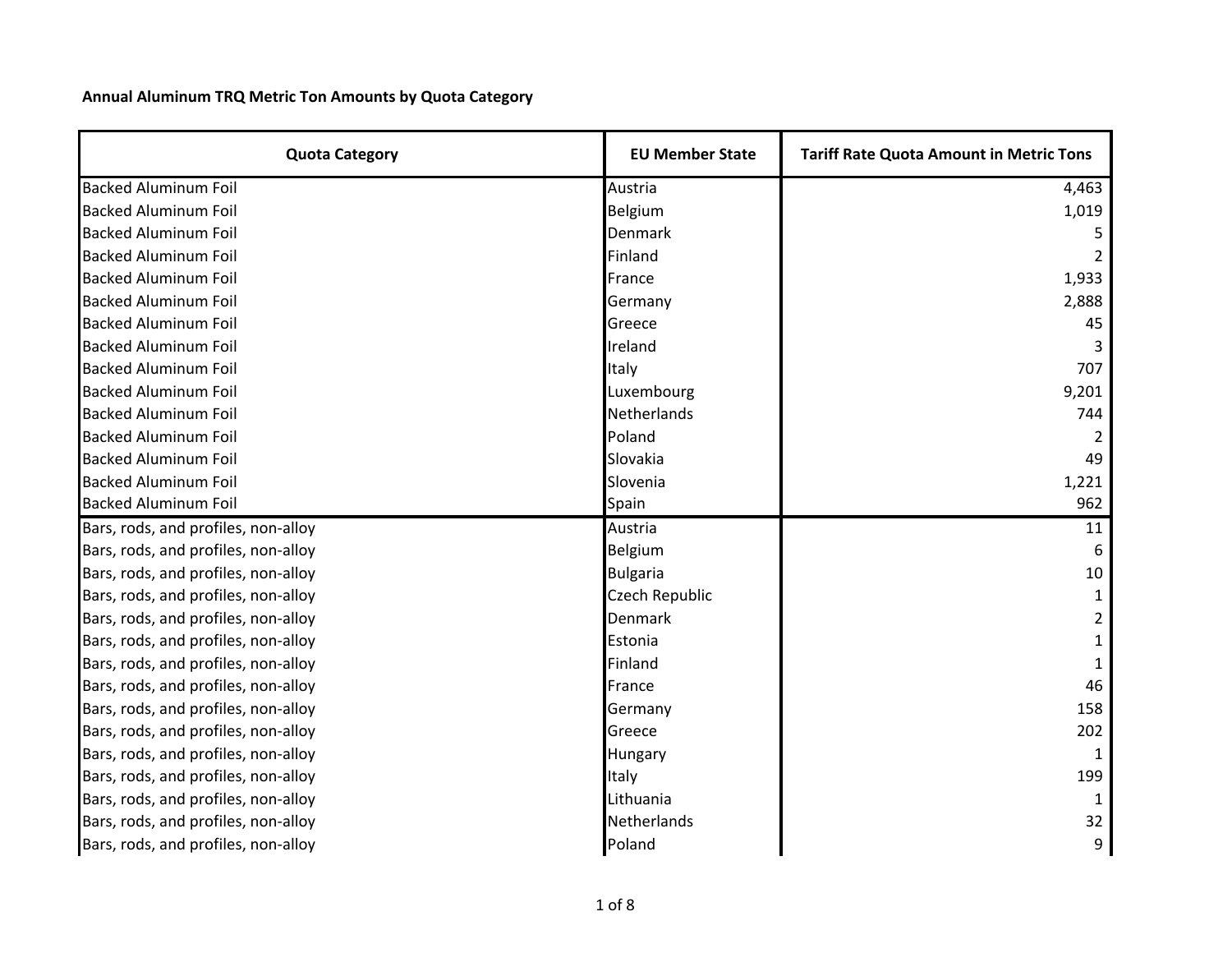| Bars, rods, and profiles, non-alloy     | Portugal        | 11           |
|-----------------------------------------|-----------------|--------------|
| Bars, rods, and profiles, non-alloy     | Romania         | 1            |
| Bars, rods, and profiles, non-alloy     | Slovakia        | $\mathbf 1$  |
| Bars, rods, and profiles, non-alloy     | Spain           | 98           |
| Bars, rods, and profiles, non-alloy     | Sweden          | $\mathbf{1}$ |
| Bars, Rods, and Solid profiles, alloyed | Austria         | 234          |
| Bars, Rods, and Solid profiles, alloyed | Belgium         | 1,225        |
| Bars, Rods, and Solid profiles, alloyed | <b>Bulgaria</b> | 49           |
| Bars, Rods, and Solid profiles, alloyed | Croatia         | 1            |
| Bars, Rods, and Solid profiles, alloyed | Czech Republic  | 968          |
| Bars, Rods, and Solid profiles, alloyed | Denmark         | 541          |
| Bars, Rods, and Solid profiles, alloyed | Estonia         |              |
| Bars, Rods, and Solid profiles, alloyed | Finland         |              |
| Bars, Rods, and Solid profiles, alloyed | France          | 204          |
| Bars, Rods, and Solid profiles, alloyed | Germany         | 1,731        |
| Bars, Rods, and Solid profiles, alloyed | Greece          | 22           |
| Bars, Rods, and Solid profiles, alloyed | Hungary         | 10           |
| Bars, Rods, and Solid profiles, alloyed | Ireland         | 16           |
| Bars, Rods, and Solid profiles, alloyed | Italy           | 4,614        |
| Bars, Rods, and Solid profiles, alloyed | Latvia          | 5            |
| Bars, Rods, and Solid profiles, alloyed | Lithuania       | 67           |
| Bars, Rods, and Solid profiles, alloyed | Netherlands     | 584          |
| Bars, Rods, and Solid profiles, alloyed | Poland          | 164          |
| Bars, Rods, and Solid profiles, alloyed | Portugal        | 25           |
| Bars, Rods, and Solid profiles, alloyed | Romania         | 308          |
| Bars, Rods, and Solid profiles, alloyed | Slovakia        | -5           |
| Bars, Rods, and Solid profiles, alloyed | Slovenia        | 1,691        |
| Bars, Rods, and Solid profiles, alloyed | Spain           | 1,546        |
| Bars, Rods, and Solid profiles, alloyed | Sweden          | 82           |
| Can Stock                               | Austria         | 411          |
| Can Stock                               | <b>Bulgaria</b> |              |
| Can Stock                               | France          | 59           |
| Can Stock                               | Germany         | 8,977        |
| Can Stock                               | Greece          | 2,051        |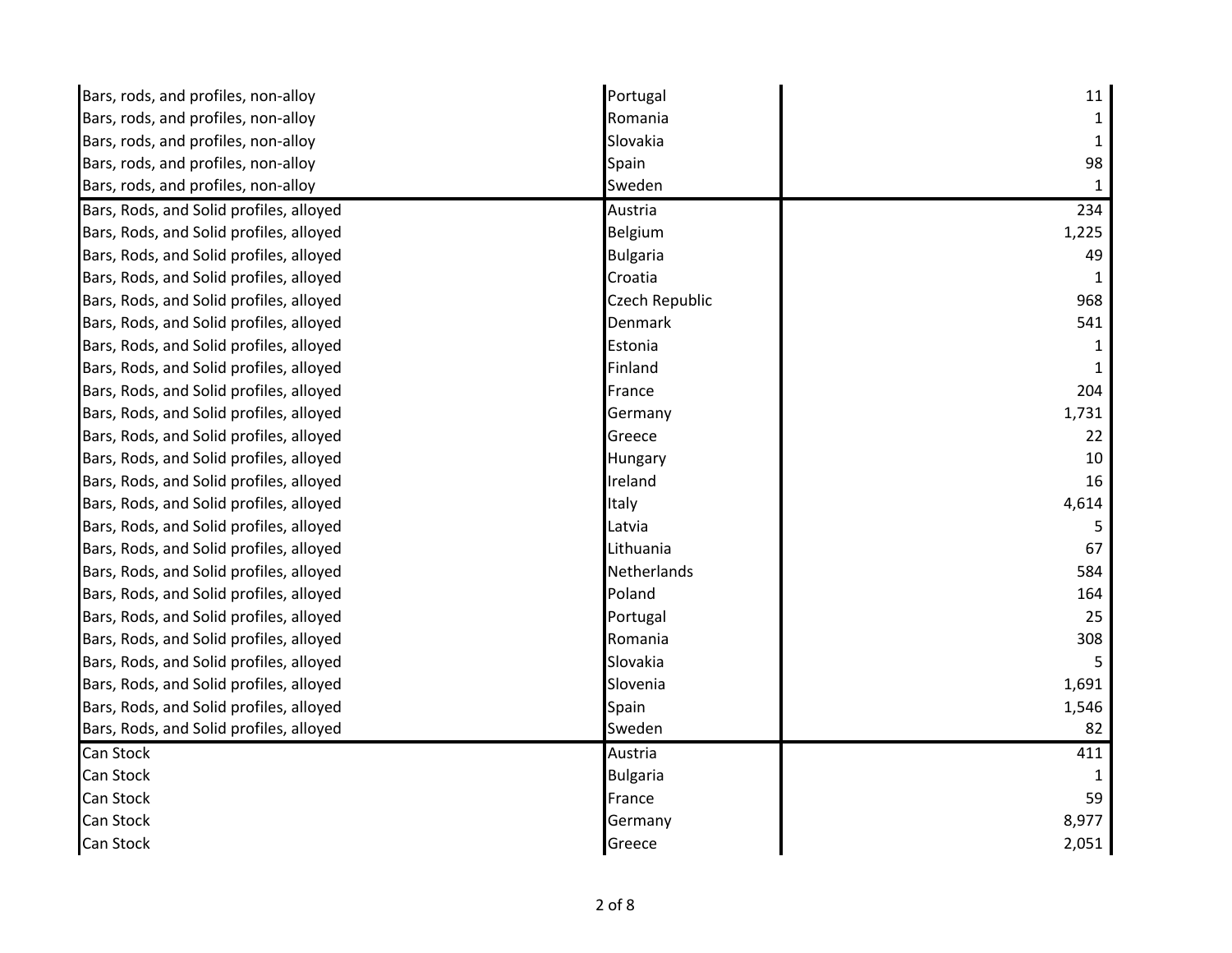| Can Stock                | Italy           | 102            |
|--------------------------|-----------------|----------------|
| Can Stock                | Spain           | $\overline{2}$ |
| Castings and forgings    | Austria         | 10             |
| Castings and forgings    | Belgium         | 3              |
| Castings and forgings    | <b>Bulgaria</b> | 1              |
| Castings and forgings    | Czech Republic  | 715            |
| Castings and forgings    | Denmark         | 38             |
| Castings and forgings    | Estonia         |                |
| Castings and forgings    | Finland         |                |
| Castings and forgings    | France          | 110            |
| Castings and forgings    | Germany         | 109            |
| Castings and forgings    | Greece          | 262            |
| Castings and forgings    | Hungary         | 41             |
| Castings and forgings    | Ireland         |                |
| Castings and forgings    | Italy           | 478            |
| Castings and forgings    | Netherlands     | 7              |
| Castings and forgings    | Poland          | 509            |
| Castings and forgings    | Portugal        | 3              |
| Castings and forgings    | Romania         |                |
| Castings and forgings    | Slovakia        |                |
| Castings and forgings    | Slovenia        |                |
| Castings and forgings    | Spain           | 27             |
| Castings and forgings    | Sweden          | 12             |
| Hollow profiles, alloyed | Austria         | 461            |
| Hollow profiles, alloyed | Belgium         | 380            |
| Hollow profiles, alloyed | <b>Bulgaria</b> | 140            |
| Hollow profiles, alloyed | Czech Republic  | 1              |
| Hollow profiles, alloyed | Denmark         | 102            |
| Hollow profiles, alloyed | Estonia         | 1              |
| Hollow profiles, alloyed | Finland         |                |
| Hollow profiles, alloyed | France          | 28             |
| Hollow profiles, alloyed | Germany         | 2,698          |
| Hollow profiles, alloyed | Greece          | 453            |
| Hollow profiles, alloyed | Hungary         | 45             |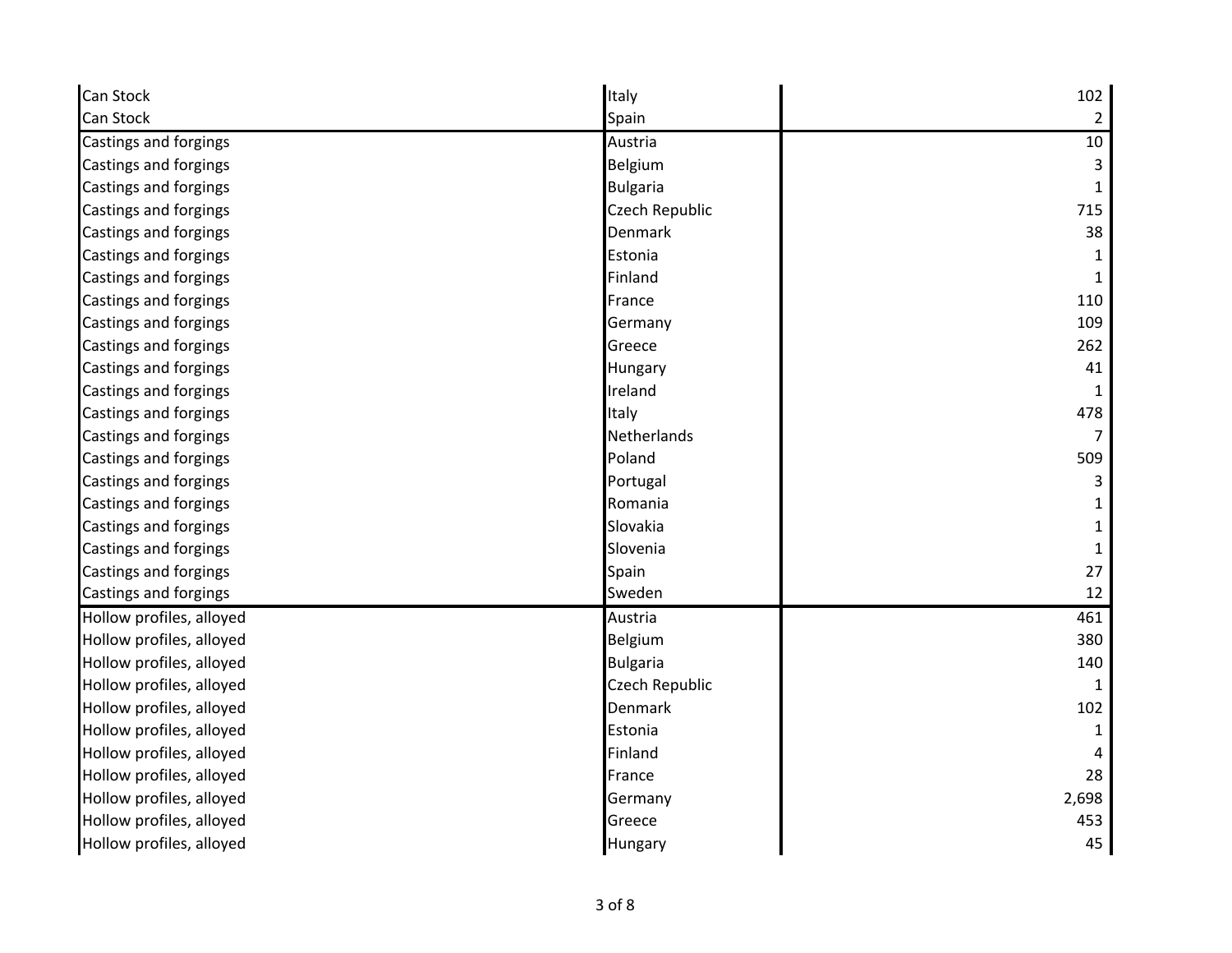| Hollow profiles, alloyed   | Ireland         | 38           |
|----------------------------|-----------------|--------------|
| Hollow profiles, alloyed   | Italy           | 1,443        |
| Hollow profiles, alloyed   | Lithuania       |              |
| Hollow profiles, alloyed   | Luxembourg      | 1            |
| Hollow profiles, alloyed   | Netherlands     | 126          |
| Hollow profiles, alloyed   | Poland          | 57           |
| Hollow profiles, alloyed   | Portugal        | 166          |
| Hollow profiles, alloyed   | Romania         | 11           |
| Hollow profiles, alloyed   | Slovakia        | 12           |
| Hollow profiles, alloyed   | Slovenia        | 1            |
| Hollow profiles, alloyed   | Spain           | 955          |
| Hollow profiles, alloyed   | Sweden          | 233          |
| Not Backed Aluminum Foil   | Austria         | 341          |
| Not Backed Aluminum Foil   | Belgium         | 80           |
| Not Backed Aluminum Foil   | <b>Bulgaria</b> | 3,162        |
| Not Backed Aluminum Foil   | Croatia         | 147          |
| Not Backed Aluminum Foil   | Czech Republic  | $\mathbf{1}$ |
| Not Backed Aluminum Foil   | Denmark         | 14           |
| Not Backed Aluminum Foil   | Finland         |              |
| Not Backed Aluminum Foil   | France          | 5,663        |
| Not Backed Aluminum Foil   | Germany         | 24,209       |
| Not Backed Aluminum Foil   | Greece          | 9,550        |
| Not Backed Aluminum Foil   | Hungary         | 5            |
| Not Backed Aluminum Foil   | Ireland         |              |
| Not Backed Aluminum Foil   | Italy           | 6,680        |
| Not Backed Aluminum Foil   | Luxembourg      | 4,341        |
| Not Backed Aluminum Foil   | Netherlands     | 214          |
| Not Backed Aluminum Foil   | Poland          | 30           |
| Not Backed Aluminum Foil   | Slovakia        | 25           |
| Not Backed Aluminum Foil   | Slovenia        | 593          |
| Not Backed Aluminum Foil   | Spain           | 256          |
| Not Backed Aluminum Foil   | Sweden          | 3,800        |
| Not Seamless Pipe and Tube | Austria         | 10           |
| Not Seamless Pipe and Tube | Belgium         | 320          |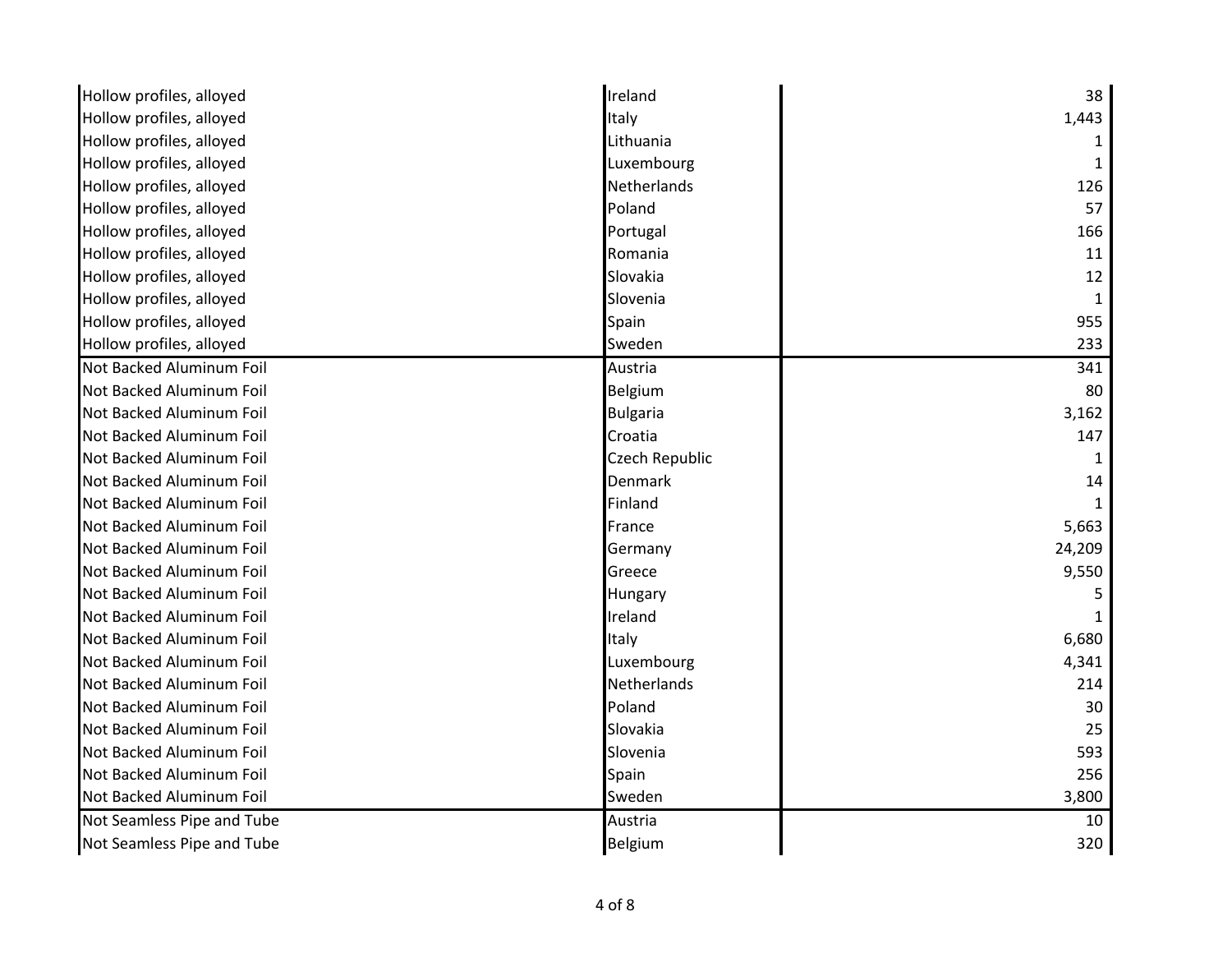| Not Seamless Pipe and Tube | Czech Republic | $\mathbf{1}$ |
|----------------------------|----------------|--------------|
| Not Seamless Pipe and Tube | Denmark        | 111          |
| Not Seamless Pipe and Tube | Finland        | 1            |
| Not Seamless Pipe and Tube | France         | 45           |
| Not Seamless Pipe and Tube | Germany        | 252          |
| Not Seamless Pipe and Tube | Ireland        | 1            |
| Not Seamless Pipe and Tube | Italy          | 522          |
|                            | Netherlands    |              |
| Not Seamless Pipe and Tube |                | 14           |
| Not Seamless Pipe and Tube | Poland         |              |
| Not Seamless Pipe and Tube | Romania        |              |
| Not Seamless Pipe and Tube | Slovakia       |              |
| Not Seamless Pipe and Tube | Slovenia       |              |
| Not Seamless Pipe and Tube | Spain          | 39           |
| Not Seamless Pipe and Tube | Sweden         | 17           |
| Plate                      | Austria        | 17,123       |
| Plate                      | Belgium        | 44           |
| Plate                      | Czech Republic |              |
| Plate                      | Denmark        |              |
| Plate                      | France         | 1,457        |
| Plate                      | Germany        | 5,664        |
| Plate                      | Greece         | 4,732        |
| Plate                      | Hungary        |              |
| Plate                      | Italy          | 1,950        |
| Plate                      | Netherlands    | 144          |
| Plate                      | Poland         | 147          |
| Plate                      | Romania        | 2,215        |
| Plate                      | Spain          | 471          |
| Plate                      | Sweden         | 1            |
| <b>Redraw Rod</b>          | Austria        | 12           |
| <b>Redraw Rod</b>          | Belgium        | 13           |
| <b>Redraw Rod</b>          | France         |              |
| <b>Redraw Rod</b>          | Germany        | 80           |
| <b>Redraw Rod</b>          | Italy          |              |
| <b>Redraw Rod</b>          | Netherlands    | 1,071        |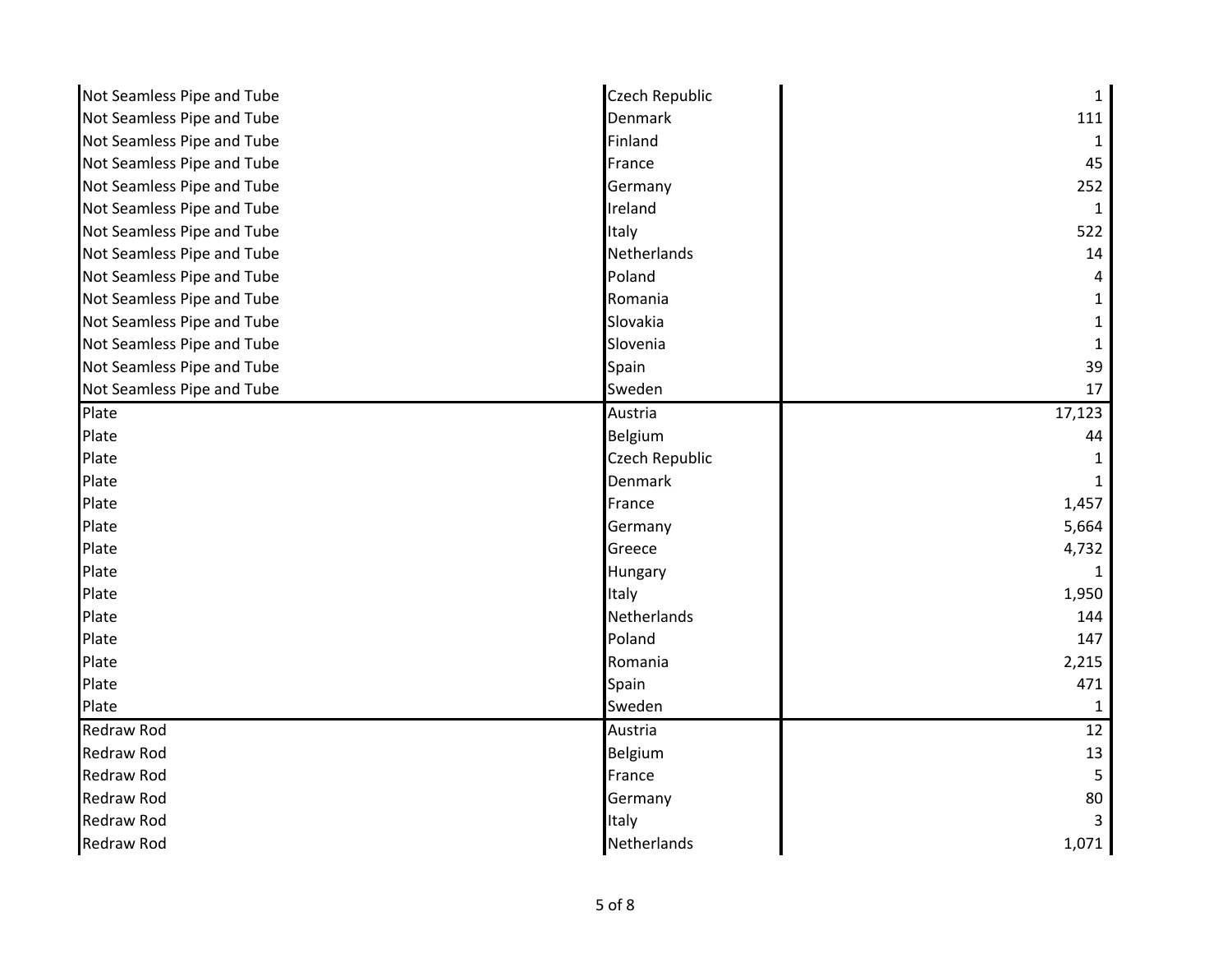| <b>Redraw Rod</b>      | Spain           | 2,376          |
|------------------------|-----------------|----------------|
| Seamless Pipe and Tube | Belgium         | $\overline{2}$ |
| Seamless Pipe and Tube | <b>Bulgaria</b> | 1              |
| Seamless Pipe and Tube | Czech Republic  | 1              |
| Seamless Pipe and Tube | Denmark         | 43             |
| Seamless Pipe and Tube | France          | 42             |
| Seamless Pipe and Tube | Germany         | 945            |
| Seamless Pipe and Tube | Greece          | $\overline{2}$ |
| Seamless Pipe and Tube | Hungary         |                |
| Seamless Pipe and Tube | Ireland         | 1              |
| Seamless Pipe and Tube | Italy           | 17             |
| Seamless Pipe and Tube | Netherlands     | 2              |
| Seamless Pipe and Tube | Poland          | 1              |
| Seamless Pipe and Tube | Romania         | 2              |
| Seamless Pipe and Tube | Slovenia        | 81             |
| Seamless Pipe and Tube | Spain           | 19             |
| Seamless Pipe and Tube | Sweden          | 1              |
| Sheet                  | Austria         | 15,727         |
| Sheet                  | Belgium         | 7,874          |
| Sheet                  | <b>Bulgaria</b> | 110            |
| Sheet                  | Croatia         | 5,458          |
| Sheet                  | Czech Republic  | 12             |
| Sheet                  | Denmark         | 12             |
| Sheet                  | Finland         | 5              |
| Sheet                  | France          | 25,675         |
| Sheet                  | Germany         | 61,310         |
| Sheet                  | Greece          | 25,550         |
| Sheet                  | Hungary         | 86             |
| Sheet                  | Ireland         |                |
| Sheet                  | Italy           | 19,574         |
| Sheet                  | Latvia          |                |
| Sheet                  |                 |                |
|                        | Malta and Gozo  |                |
| Sheet                  | Netherlands     | 4,594          |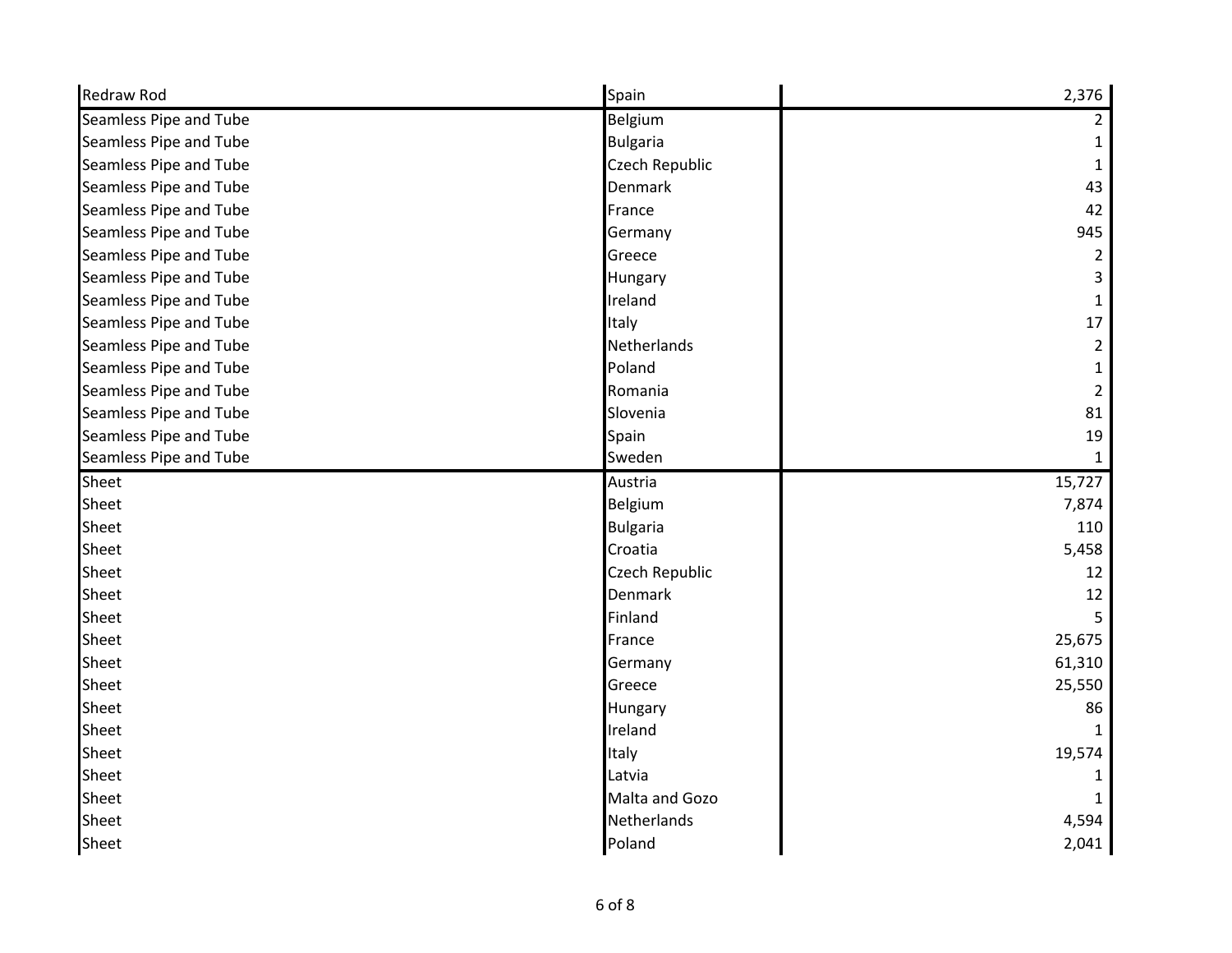| Sheet                        | Romania            | 7,222  |
|------------------------------|--------------------|--------|
| Sheet                        | Slovenia           | 10,500 |
| Sheet                        | Spain              | 11,884 |
| Sheet                        | Sweden             | 8,659  |
| <b>Tube or Pipe Fittings</b> | Austria            |        |
| Tube or Pipe Fittings        | Belgium            |        |
| Tube or Pipe Fittings        | <b>Bulgaria</b>    |        |
| <b>Tube or Pipe Fittings</b> | Croatia            |        |
| Tube or Pipe Fittings        | Cyprus             |        |
| <b>Tube or Pipe Fittings</b> | Czech Republic     | 29     |
| Tube or Pipe Fittings        | Denmark            | 1      |
| <b>Tube or Pipe Fittings</b> | Estonia            |        |
| <b>Tube or Pipe Fittings</b> | Finland            |        |
| Tube or Pipe Fittings        | France             | 32     |
| Tube or Pipe Fittings        | Germany            | 76     |
| Tube or Pipe Fittings        | Greece             | 1      |
| <b>Tube or Pipe Fittings</b> | Hungary            | 6      |
| Tube or Pipe Fittings        | Ireland            | 1      |
| <b>Tube or Pipe Fittings</b> | Italy              | 48     |
| Tube or Pipe Fittings        | Lithuania          | 1      |
| Tube or Pipe Fittings        | <b>Netherlands</b> | 26     |
| Tube or Pipe Fittings        | Poland             | 19     |
| <b>Tube or Pipe Fittings</b> | Portugal           | 1      |
| <b>Tube or Pipe Fittings</b> | Romania            |        |
| Tube or Pipe Fittings        | Slovakia           |        |
| <b>Tube or Pipe Fittings</b> | Slovenia           |        |
| <b>Tube or Pipe Fittings</b> | Spain              | 45     |
| Tube or Pipe Fittings        | Sweden             | 4      |
| <b>Unwrought Alloy</b>       | Austria            | 32     |
| <b>Unwrought Alloy</b>       | Belgium            | 387    |
| <b>Unwrought Alloy</b>       | Croatia            |        |
| Unwrought Alloy              | France             | 8,742  |
| <b>Unwrought Alloy</b>       | Germany            | 239    |
| <b>Unwrought Alloy</b>       | Italy              | 1,882  |